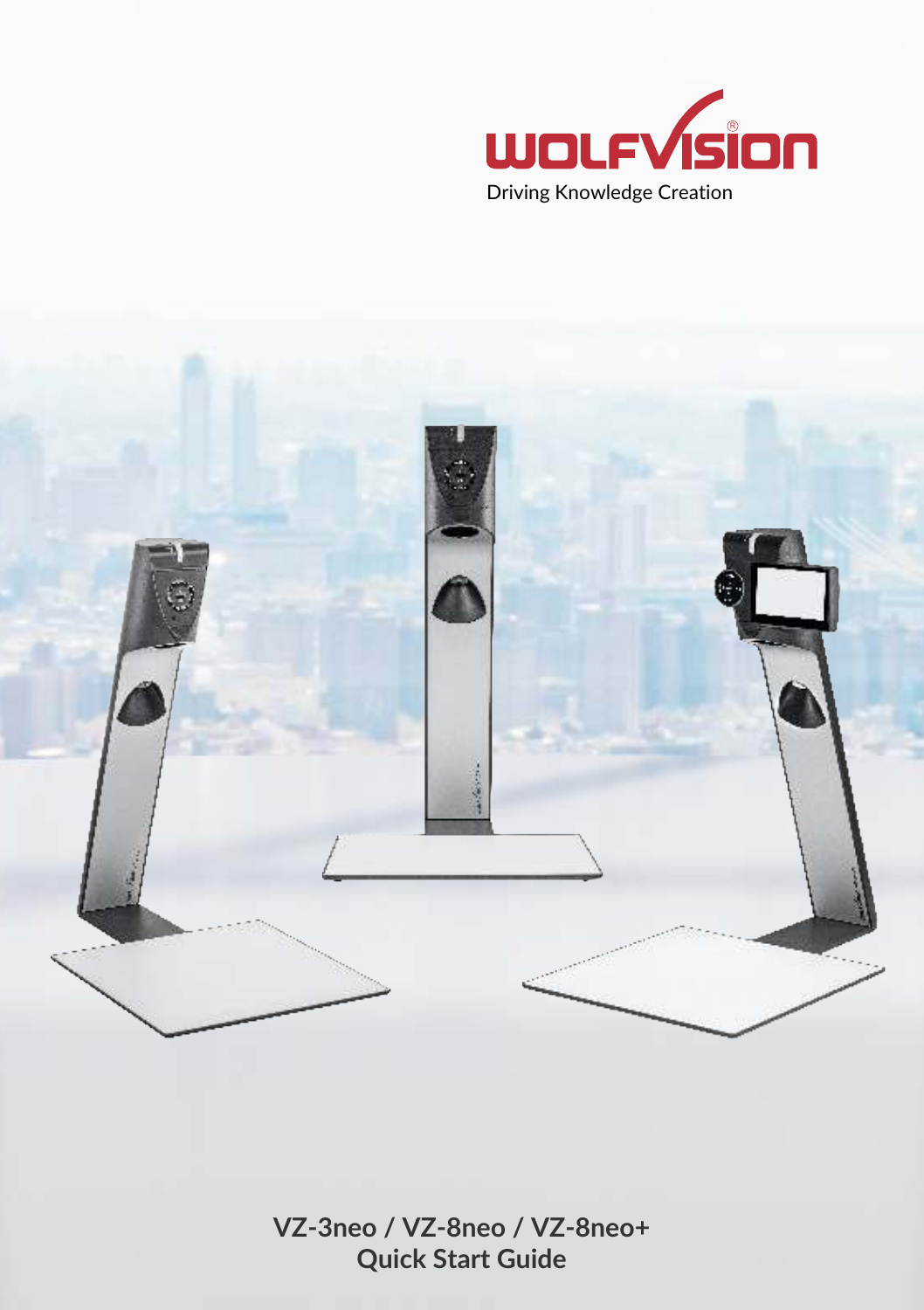# **First Steps**

## **Before Starting**

When using the Swivel option, first mount the Visualizer onto a table top according to the mounting instructions.

Fold the arm down and remove the cable cover.

Connect the power supply and establish all needed cable connections. Fix all cables by fastening the cable tie (the supplied cable tie can be unfastened by using the lug).

Raise the arm up and the Visualizer will start automatically.





*Audio Line ports on VZ-8neo+ only*



### **Power Key**



The Visualizer will be switched on and off by moving the arm up and down. Additionally, the Visualizer can be switched on and off by pressing the POWER key on the camera head quickly.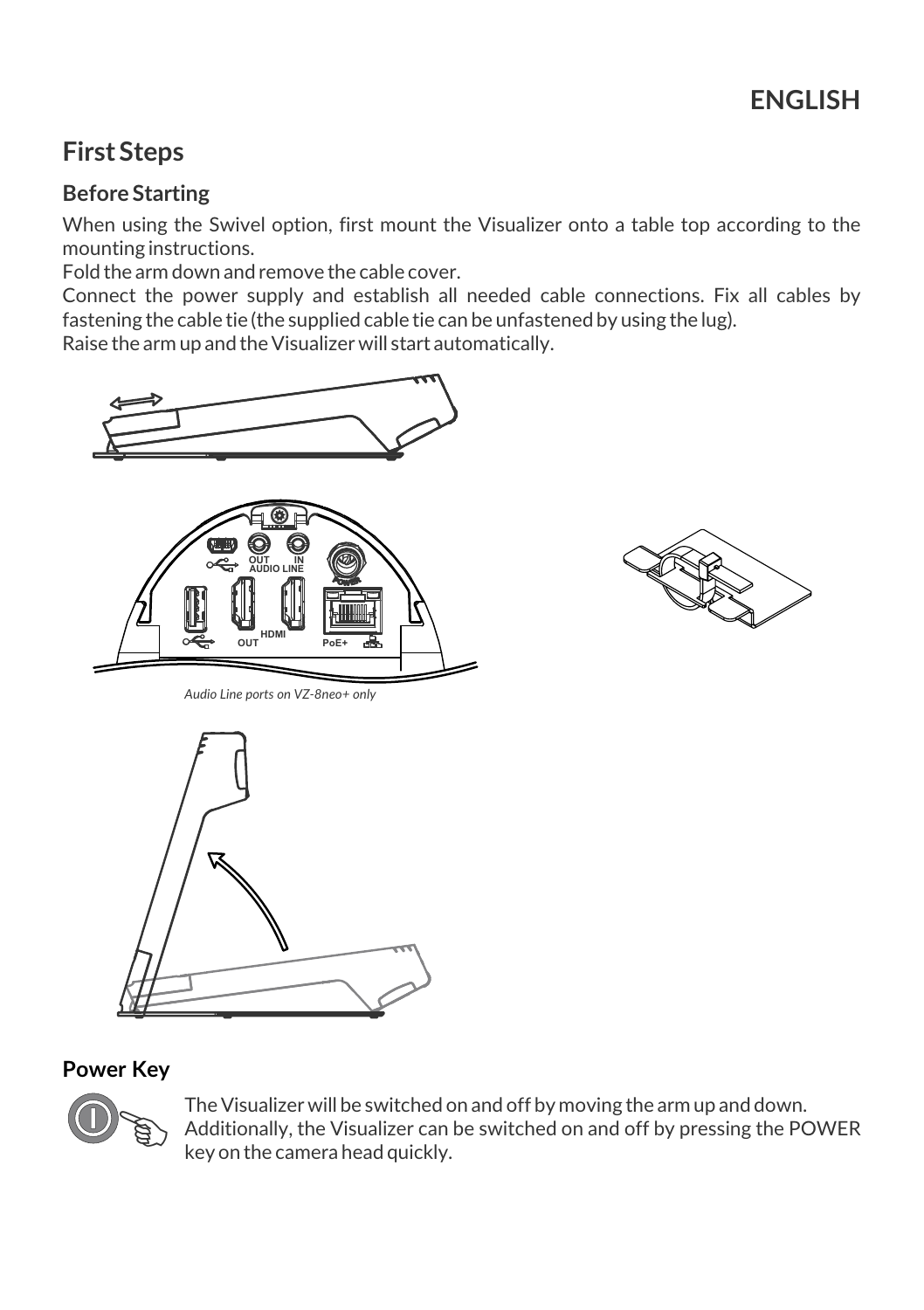### **Basic Menu Settings**

When the Visualizer is switched on for the first time, the Quick Setup Guide will be started automatically on-screen (visible on HDMI output). Use the arrow keys and the OK key to navigate through the menu.

#### **Language**

Select the desired language for the on-screen menu.

#### **Ethernet Settings**

Setup the network interface according your infrastructure.

#### **Time Settings**

Set time and date.

#### **Audio**

Set up audio configuration.

### **Feature Pack**

The Visualizer offers the possibility to upgrade using an optional Feature Pack which adds additional functionality. This upgrade will be activated by loading a valid Feature Pack code.

Depending on your order, the Feature Pack license code will be delivered together with the unit. **The Feature Pack is not pre-installed and user activation is required!**

Consult the separate manual to get the Feature Pack activated.

Manuals, Firmware, Apps, Software, Dimension Drawings,... @ www.wolfvision.com /SUPPORT

### **Authentication for Ethernet/LAN**

By default the web-interface of the visualizer can be accessed without username and password. Password protection can be activated in the on-screen menu on the unit (not in the web interface itself) at: Advanced Settings / Ethernet Settings / Security Settings. Two user names are available: "admin" and "guest". The default password of both accounts is: "Password" (case sensitive). In case you change these passwords, we recommend to write them down below:

| ogin | <b>INSTRUCTION</b> | User:     | <b>ADMIN</b> |  |  |  |                   |  |  |  |  |                   |
|------|--------------------|-----------|--------------|--|--|--|-------------------|--|--|--|--|-------------------|
|      | <b>MONDAY</b>      | Password: |              |  |  |  |                   |  |  |  |  |                   |
|      |                    | User:     | <b>GUEST</b> |  |  |  | Default: Password |  |  |  |  |                   |
|      | Login              | Password: |              |  |  |  |                   |  |  |  |  |                   |
|      |                    |           |              |  |  |  |                   |  |  |  |  | Default: Password |

In case the user defined administrator password is lost, please contact your WolfVision dealer or WolfVision support.

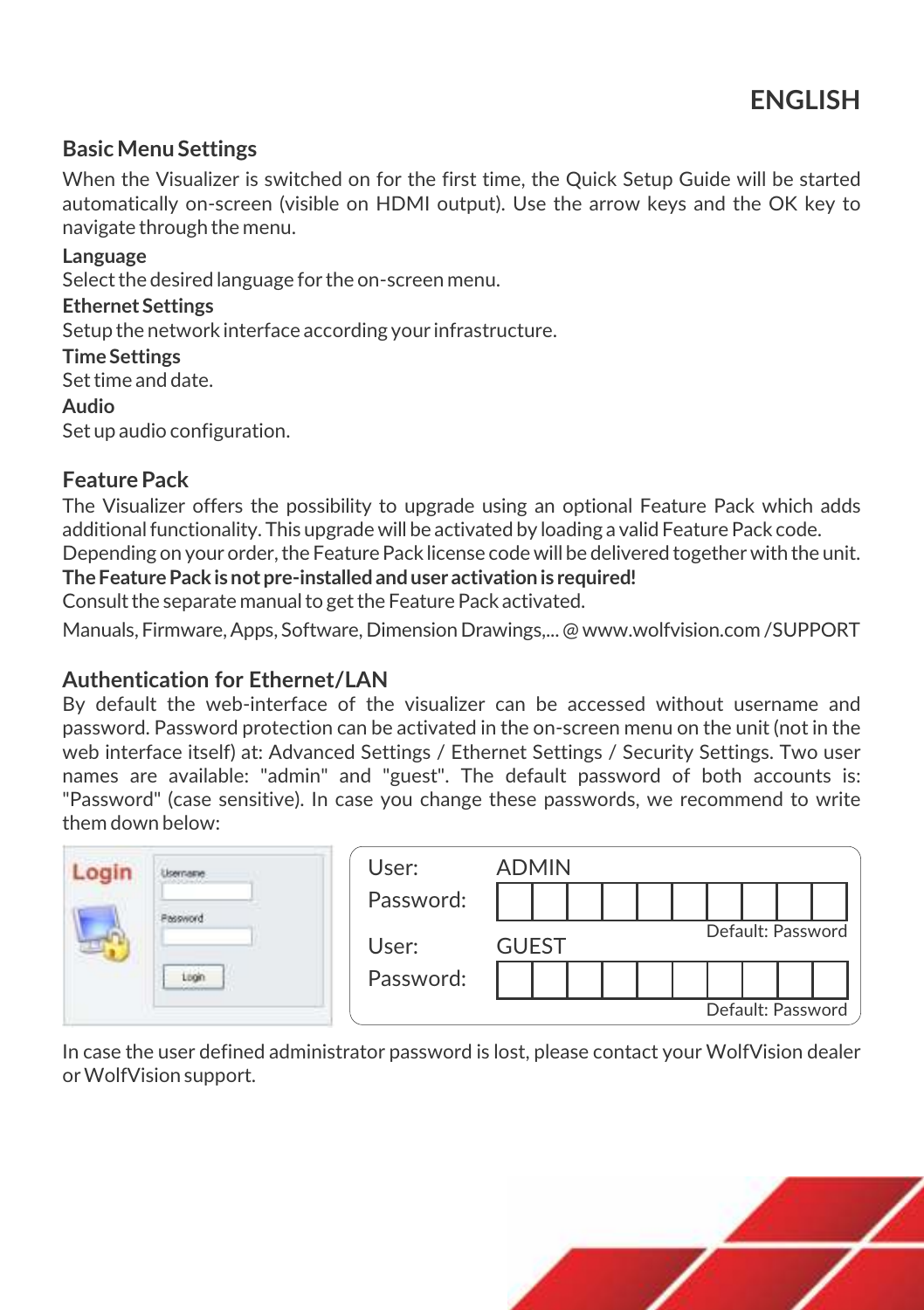# **Erste Schritte**

### **Inbetriebnahme**

Wird die Swivel-Option genutzt, montieren Sie zuerst den Visualizer gemäß Anleitung an der Tischplatte.

Arm nach unten klappen und die Kabelabdeckung entfernen.

Netzteil anschließen und alle nötigen Kabelverbindungen herstellen. Fixieren Sie die Kabel mit dem mitgelieferten Kabelbinder (dieser ist durch Drücken der Lasche wieder lösbar). Arm anschließend nach oben klappen und der Visualizer startet automatisch.





*Audio Line Anschlüsse nur bei VZ-8neo+*



## **Power Taste**



Der Visualizer kann durch hoch- und runter Klappen des Armes ein- und ausgeschaltet werden.

 Kamerakopf ein- und ausgeschaltet. Zusätzlich wird der Visualizer durch kurzes Drücken der POWER Taste am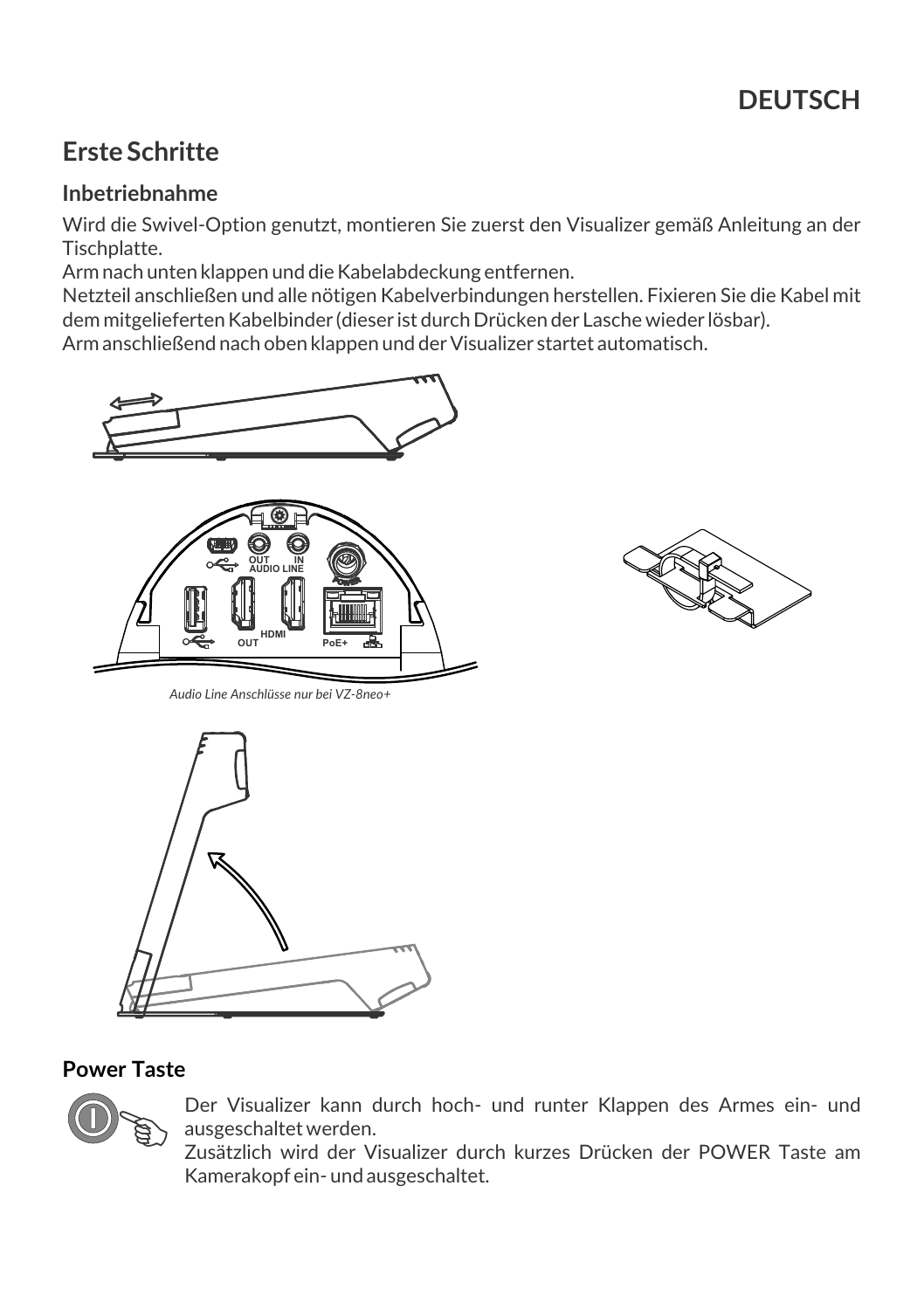### **Grundlegende Menüeinstellungen**

Beim ersten Einschalten des Visualizers startet der Quick Setup Guide automatisch (On-Screen Menü am HDMI Ausgang). Navigieren Sie mit den Pfeil Tasten und der OK Taste durch dieses Menü.

#### **Sprache (Language)**

Wählen Sie die gewünschte Sprache für das On-Screen Menü.

#### **Netzwerk Einstellungen (Ethernet Settings)**

Wählen Sie die nötigen Netzwerkeinstellungen gemäß der vorhandenen Infrastruktur.

#### **Zeit Einstellung (Time Settings)**

Setzen Sie Zeit und Datum.

#### **Audio**

Wählen Sie die gewünschte Audiokonfiguration.

### **Feature Pack**

Der Visualizer bietet die Möglichkeit weitere Features (Funktionen) mittels entsprechendem Feature Pack Code freizuschalten. Dieses Upgrade wird durch laden eines gültigen Feature Pack Codes aktiviert.

Abhängig Ihrer Bestellung, wurde der Feature Pack Code Ihrem Gerät mitgeliefert.

**Der FeaturePack Code ist nicht vor-installiert, Benutzereingriff erforderlich!**

Beachten Sie die separate Anleitung um den Feature Pack zu aktivieren.

Anleitungen, Firmware, Apps, Software, Maßzeichnungen,... @ www.wolfvision.com /SUPPORT

### **Passwortschutz für Ethernet/LAN**

Der Zugang zum Web-Interface des Visualizers ist im Auslieferungszustand ohne Passwort möglich. Im On-Sceen Menü am Gerät selbst (nicht im Web-Interface) kann unter Advanced Settings / Ethernet Settings / Security Settings ein Passwortschutz aktiviert werden. Zwei Usernamen stehen zur Verfügung: "admin" und "guest". Das Standardpasswort ist bei beiden Usernamen: "Password" (Groß/Kleinschreibung beachten). Sollten Sie die beiden Passwörter ändern, empfehlen wir diese hier zu notieren:

|  | <b>SADA</b> | Benutzer: | <b>ADMIN</b>       |  |                    |  |  |  |  |  |  |  |
|--|-------------|-----------|--------------------|--|--------------------|--|--|--|--|--|--|--|
|  |             | Passwort: |                    |  |                    |  |  |  |  |  |  |  |
|  |             | Benutzer: | <b>GUEST</b>       |  | Standard: Password |  |  |  |  |  |  |  |
|  |             | Passwort: |                    |  |                    |  |  |  |  |  |  |  |
|  |             |           | Standard: Password |  |                    |  |  |  |  |  |  |  |

Falls das Administrator Passwort vergessen wurde oder abhanden gekommen ist, wenden Sie sich bitte an Ihren WolfVision Händler oder an Support von WolfVision.

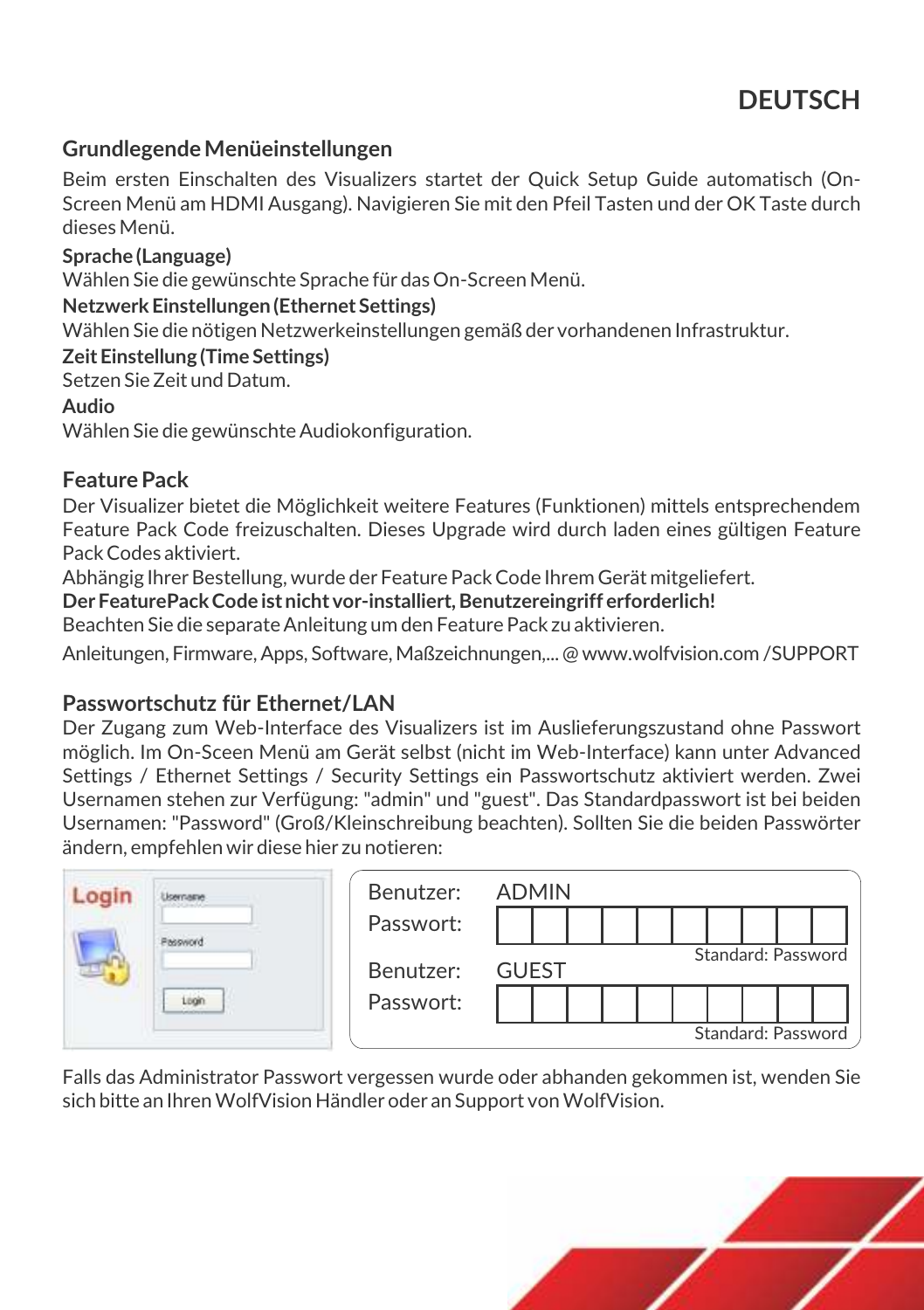# **Naturally** <u>Freen</u>

# **Naturally green**



Our devices require robust protective packing that may consist of Styrofoam or foam material to ensure they arrive in perfect condition after shipping. These materials are 100% recyclable, and because of their low density, result in far lower CO2 transportation emissions. To further reduce the amount of waste, our accessories are not packaged in plastic bags.

# **Naturally green**

Unsere Systeme haben hohe Anforderungen an stabile Verpackungen, die bei manchen Geräten derzeit nur mit Styropor oder Schaumstoff erfüllt werden können. Die von uns verwendeten Verpackungsmaterialien sind jedoch rückstandslos recyclebar und durch das sehr geringe Gewicht entstehen beim Transport weniger CO2-Emissionen. Um die Abfallmenge für unsere Kunden zu reduzieren, verzichten wir bei Zubehörteilen weitestgehend auf Kunststoffverpackungen.

# **Naturally green**



WolfVision Görüntüleyiciler, nakliye esnasında ürünlerimizin korunması için gerekli olan ve sadece Styrofoam kullanılarak karşılanabilen titiz taşımacılık gerekleri çerçevesinde sağlam koruyucu bir ambalajda sevk edilirler. WolfVision Görüntüleyicinizi koruyan EPS/Styrofoam, %100 geri dönüştürülebilir materyaldir ve az yer kapladığından dolayı karayolu taşımacılığı CO2 emisyonlarının alçaltılmasına önemli katkıda bulunur. Atık miktarını daha da azaltmak için aksesuarlarımız plastik poşetlerde ambalajlanmamıştır.

# **Naturally green**



Учитывая строгие требования к защите нашей продукции при перевозке, которые можно удовлетворять только при использовании полистирена Styrofoam, документ-камеры WolfVision упаковываются в прочную защитную упаковку. Вспененный полистирен/Styrofoam, защищающий документ-камеру WolfVision, не только может быть переработан на 100%, но также обладает очень низкой плотностью, обеспечивая снижение выбросов СО2 при транспортировке. Для дополнительного снижения отходов, мы отказываемся от полиэтиленовых пакетов при упаковке принадлежностей.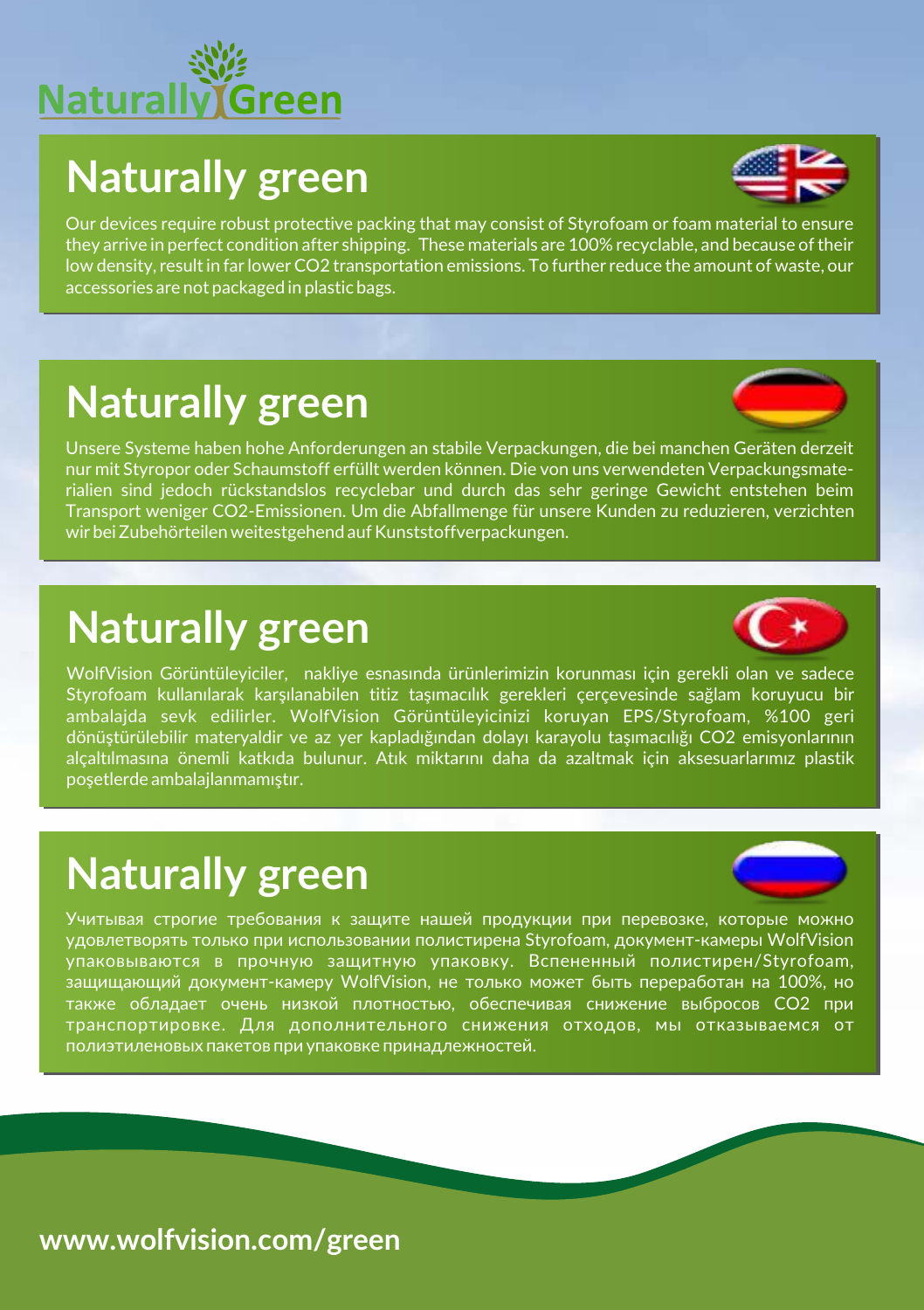# **Naturally green**



出荷時の製品保護に求められる厳しい要求に対応するため、ヴォルフビジョンの製品は頑丈な発泡 スチロール製の梱包材でパッキングされます。この発泡スチロール材は100%リサイクルが可能であ り、また密度が低いため輸送時に発生するCO2を非常に低く抑えられます。更なる廃棄物低減のた め、アクセサリー類はビニール袋に梱包しておりません。

# **Naturally green**



Per rispettare i rigorosi requisiti di spedizione necessari per proteggere i nostri prodotti, i Visualizer WolfVision vengono spediti in un robusto imballaggio protettivo, attualmente realizzato in polistirolo espanso. Il polistirolo espanso/EPS che protegge i Visualizer WolfVision è riciclabile al 100% e, grazie alla sua bassa densità, riduce notevolmente le emissioni di CO2 durante il trasporto. Per ridurre ulteriormente la quantità di rifiuti, i nostri accessori non sono confezionati in sacchetti di plastica.

# **Naturally green**



Dada las rígidas solicitudes de transporte que se requieren para proteger nuestros productos, los visualizadores WolfVision se transportan en un resistente embalaje protector que sólo puede ser realizado con poliestireno.

El EPS/poliestireno que protege su visualizador WolfVision es 100% reciclable y, gracias a su baja densidad, permite una reducción de las emisiones de transporte de CO2. Para reducir aún más la cantidad de desperdicio, no embalamos nuestros accesorios en bolsas plásticas.

# **Naturally green**



En raison des exigences rigoureuses que la protection de nos produits requiert pour leur expédition, les Visualiseurs WolfVision sont transportés dans un solide emballage protecteur dont la styromousse permet de garantir la robustesse. Le polystyrène expansé ou la styromousse protégeant les Visualiseurs WolfVision est recyclable à 100% et réduit considérablement, en raison de sa faible densité, les émissions de CO2 au cours du transport. Afin de réduire encore davantage la quantité de déchets, nos accessoires ne sont pas emballés dans des sacs en plastique.